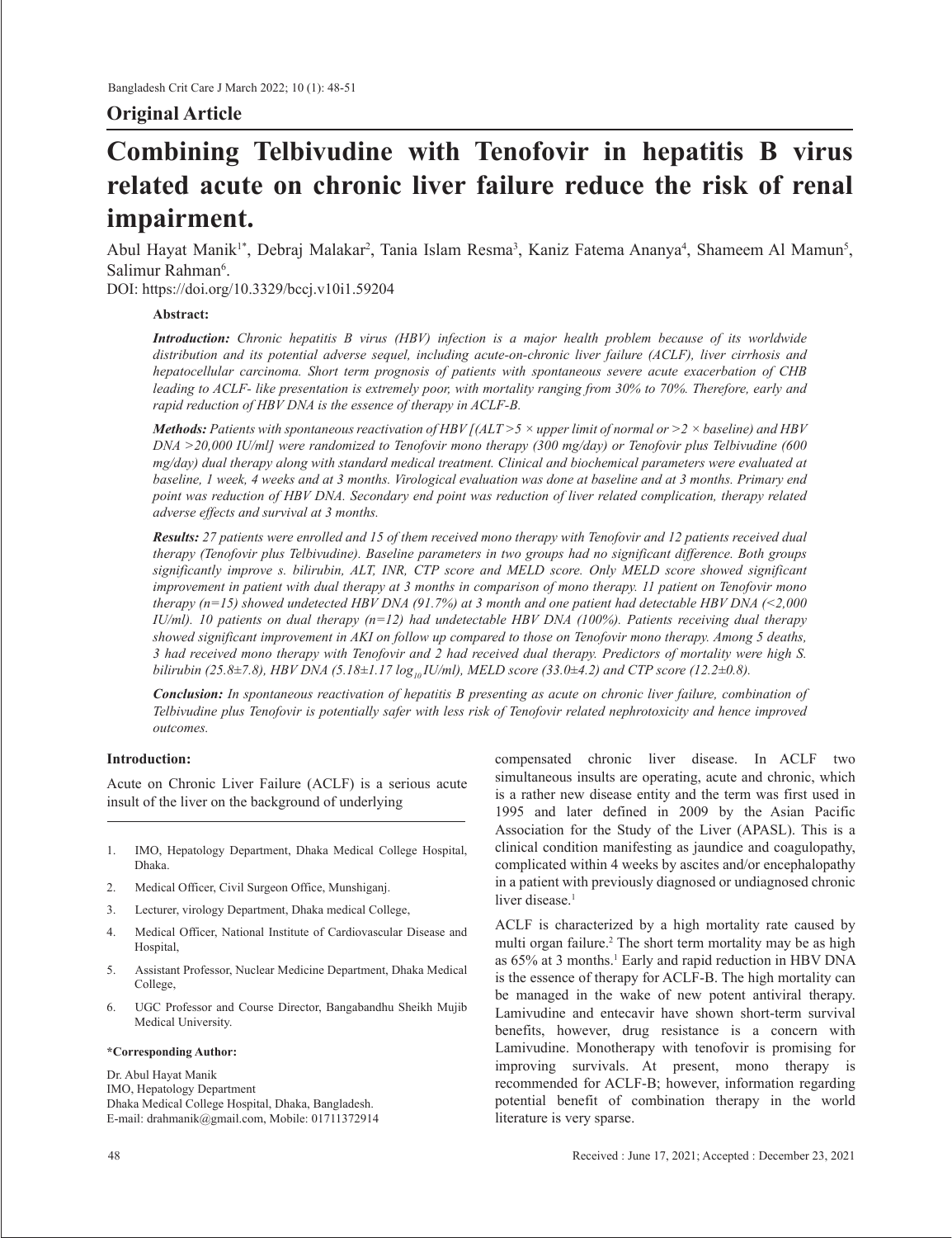Combining drugs may achieve synergistic or additive antiviral effects compared with single drug therapy. Combination therapies may achieve greater degrees of HBV DNA suppression, but this has not been associated with higher rates of seroconversion (hepatitis B e antigen or hepatitis B surface antigen) compared to single drug therapy. Undesirable aspects of combination therapy include higher treatment costs and possibly lower adherence rates (due to pill number or complexity of regimen). Potentially harmful effects of combination therapy include higher rates of side effect and the risk of multidrug-resistant hepatitis B virus (HBV) if combination therapy is insufficient to prevent resistance.<sup>3</sup> The renoprotective effect of telbivudine has been shown and its addition to tenofovir in managing ACLF‑B may, therefore, be beneficial. Besides combination of a neucleoside analoge with a neocleotide analoge will ensure that there is no cross resistance to HBV.

#### **Methods**

Acute on Chronic Liver Failure (ACLF) patients were admitted in Hepatology Department of Bangabandhu Sheikh Mujib Medical University (BSMMU) was enrolled in the study if inclusion criteria were met. The study protocol was approved by The Institutional Review Board (IRB) of BSMMU.

Fifteen of them (Group-A) were selected for tenofovir and twelve (Group-B) were selected for telbivudine plus tenofovir. Group A patients received tenofovir 300 mg daily and group B received telbivudine 600 mg plus tenofovir 300 mg daily. Tenofovir was given on an empty stomach (at least 1 hour before or 2 hours after breakfast) and telbivudine at the same time of day along with standard medical therapy and followed at least 3 months. Biochemical and hematological tests were done during enrollment, at 1st week,  $2<sup>nd</sup>$  week, at 1<sup>st</sup> month and then at 3<sup>rd</sup> month. HBV DNA was determined during enrollment and then at 3rd month.

Quantitative data was presented as mean  $\pm$  SD and qualitative data was presented in percentage. Qualitative data were analyzed by Chi-square test and quantitative data were analyzed by student's t-test. Chi-square test was used to check the association between two qualitative variables. The Wilcoxon rank sum test was used to compare laboratory parameters and measurement obtained in 1<sup>st</sup> and last visit to assess the effectiveness of drug. A statistically significant result was considered when p-value was less than 0.05.

#### **Results**

The mean age was found  $41.75 \pm 15.0$  in tenofovir plus telbivudine group and 42.73±13.67 in tenofovir group. Majority of the patients were male in both tenofovir 14(93.3%) and telbivudine plus tenofovir 11(91.7%) group. Jaundice and ascites was present in all patients of both study groups. Hepatic encephalopathy was present in 2 (16.7%) cases of telbivudine plus tenofovir group and 3(20.0%) cases of tenofovir group. Study patient was distributed as organ failure during enrollment according to CLIF-SOFA (Chronic liver failure-Sequential Organ Failure Assessment) score.4

Table-1 shows organ failure between two groups (n=27)

| Table 1                                               |                                                                                   |                         |       |
|-------------------------------------------------------|-----------------------------------------------------------------------------------|-------------------------|-------|
| <b>Physical</b><br>examination                        | Tenofovir plus Tenofovir P value<br><b>Telbivudine</b><br>$(n=12)$<br>No. $(\% )$ | $(n=15)$<br>No. $(\% )$ |       |
| Liver failure<br>(bilirubin ><br>12mg/dl              | 11(91.7%)                                                                         | 10(66.7%)               | 0.121 |
| Coagulation failure<br>$(INR \geq 2.5)$               | $1(8.3\%)$                                                                        | $2(13.3\%)$             | 0.681 |
| Cerebral failure<br>(hepatic encephalopathy) 3(25.0%) |                                                                                   | $3(23.1\%)$             | 0.813 |
| Kidney failure<br>$(s.$ creatinine $>$<br>$2.0$ mg/d) | $3(25.0\%)$                                                                       | $0(0.0\%)$              | 0.040 |
| Circulatory failure<br>$(DBP < 70$ mmHg)              | $1(8.3\%)$                                                                        | $2(13.3\%)$             | 0.681 |

Mean serum bilirubin were 19.30±7.45 in telbivudine plus tenofovir group and 17.43±8.41 in tenofovir group. S. creatinine was 1.53±0.92 in telbivudine plus tenofovir group and 0.97±0.27 in tenofovir group. The mean difference was only significant  $(p<0.05)$  for S. creatinine in both groups. Other baseline investigation (Total count, ALT, INR, Albumin, Electrolytes) were not statistically significant  $(p>0.05)$ .

Telbivudine plus tenofovir group had 6 cases with >20000 IU/ml DNA and 6 cases with <20000 IU/ml DNA. Tenofovir group had  $9(60.0\%)$  cases >20000 IU/ml DNA and  $6(40\%)$ cases of <20000 IU/ml DNA.

Table-2 shows effect of Tenofovir plus Telbivudine dual therapy on liver function with CTP and MELD (Model for End-stage Liver disease) score at baseline and after 90 days  $(n=10)$ .

| Table 2                    |                                                         |                                               |         |
|----------------------------|---------------------------------------------------------|-----------------------------------------------|---------|
| <b>Variables</b>           | <b>Before</b><br>treatment<br>$(n=10)$<br>$Mean \pm SD$ | After 90<br>days<br>$(n=10)$<br>$Mean \pm SD$ | P value |
| Serum bilirubin<br>(mg/dl) | $18.9 \pm 8.06$                                         | $3.61 \pm 2.05$                               | < 0.001 |
| ALT (U/L)                  | $207.2 \pm 163.9$                                       | $45.2 \pm 21.13$                              | 0.014   |
| <b>INR</b>                 | $1.88 \pm 0.28$                                         | $1.33 \pm 0.19$                               | < 0.001 |
| Serum albumin<br>(gm/L)    | $23.53\pm4.90$                                          | $22.85 \pm 11.11$                             | 0.804   |
| CTP score                  | $11.33 \pm 1.23$                                        | $8.40 \pm 1.26$                               | < 0.001 |
| MELD score                 | $30.42 \pm 5.07$                                        | $20.70\pm4.37$                                | < 0.001 |

Table:3 shows effect of Tenofovir mono therapy on liver function with CTP and MELD score at baseline and after 90 days  $(n=10)$ .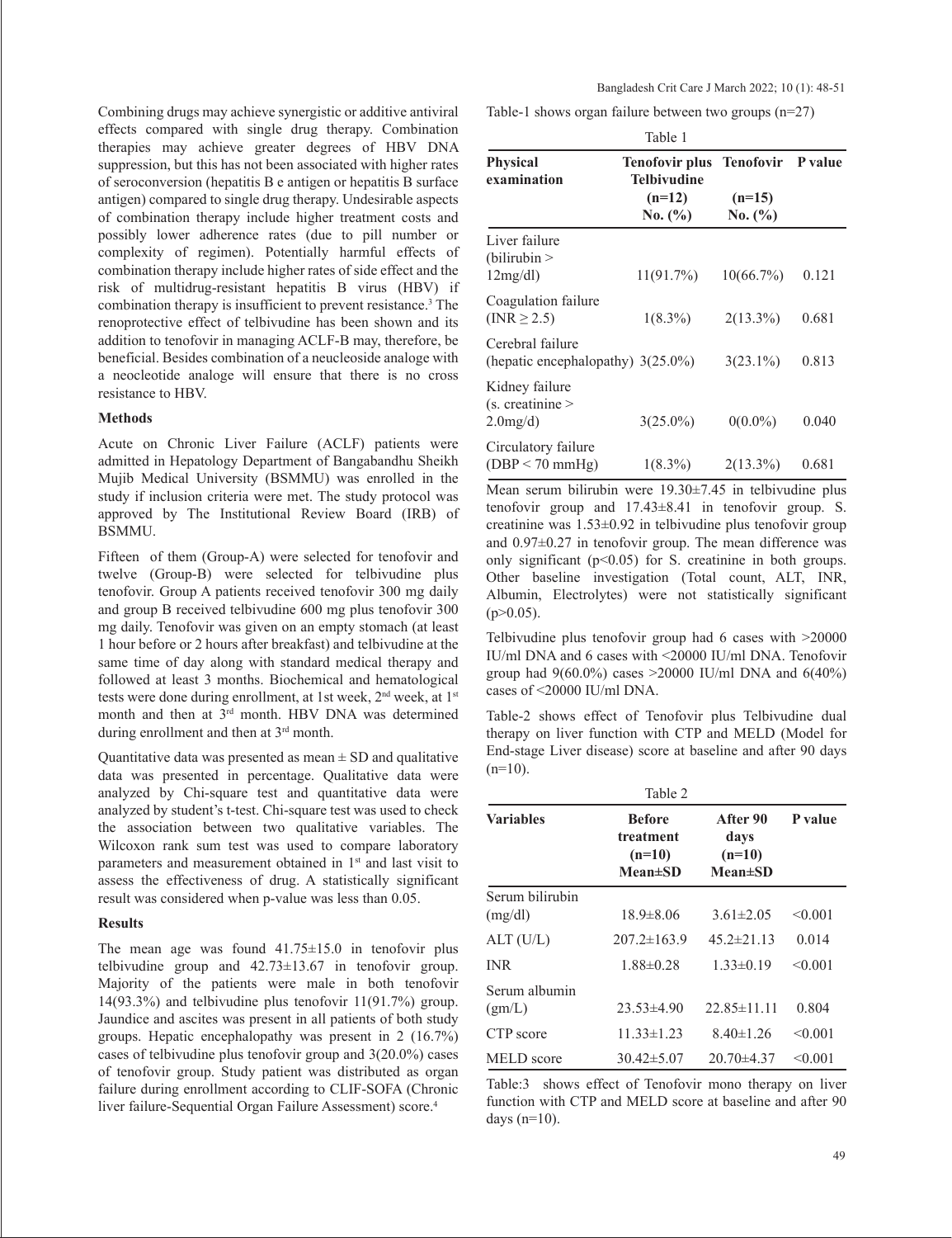Bangladesh Crit Care J March 2022; 10 (1): 48-51

|                            | Table 3                                                   |                                                 |         |
|----------------------------|-----------------------------------------------------------|-------------------------------------------------|---------|
| <b>Variables</b>           | <b>Before</b><br>treatment<br>$(n=12)$<br><b>Mean</b> ±SD | After 90<br>days<br>$(n=12)$<br><b>Mean</b> ±SD | P value |
| Serum bilirubin<br>(mg/dl) | $14.54 \pm 5.57$                                          | $2.51 \pm 1.76$                                 | < 0.001 |
| ALT(U/L)                   | $340.0 \pm 216.2$                                         | $59.7 \pm 17.6$                                 | 0.001   |
| <b>INR</b>                 | $1.74 \pm 0.16$                                           | $1.31 \pm 0.15$                                 | < 0.001 |
| Serum albumin<br>(gm/L)    | 24.28±4.45                                                | $28.36\pm9.16$                                  | 0.206   |
| CTP score                  | $10.80 \pm 1.21$                                          | $7.67 \pm 1.23$                                 | < 0.001 |
| MELD score                 | $26.60\pm4.34$                                            | $15.16 \pm 5.24$                                | < 0.001 |

Mono therapy with tenofovir and dual therapy with tenofovir plus telbivudine both reduced the LFT after 90 days and this was statistically significant. However, comparison of reduction of LFT in both study groups was not statistically significant. Comparison of CTP score was not statistically significant after 90 days among both groups. MELD score was significantly improved with tenofovir plus telbivudine dual therapy in comparison of tenofovir mono therapy.

Table:4 shows comparison of MELD score and CTP score between two study groups after 90 days (n=27).

|            | Table 4                                     |                           |                |
|------------|---------------------------------------------|---------------------------|----------------|
|            | <b>Tenofovir plus</b><br><b>Telbivudine</b> | Tenofovir                 | <b>P</b> value |
|            | $(n=12)$<br>$Mean \pm SD$                   | $(n=15)$<br>$Mean \pm SD$ |                |
| MELD score | $20.70\pm4.37$                              | $15.17 \pm 5.24$          | 0.015          |
| CTP score  | $8.40 \pm 1.26$                             | $7.67 \pm 1.23$           | 0.185          |

HBV DNA reduction was detected after 90 days of antiviral therapy in both groups. In only one patient of Tenofovir group, the HBV DNA was detectable after 90 days.

Fig: 1 shows HBV DNA level after 90 days' therapy in both study groups.





Renal function improvement occurred after 90 days of dual therapy. Baseline creatinine was higher in Tenofovir plus Telbivudine group.

Table-5 shows S. creatinine levels after 90 days of Tenofovir plus Telbivudine and Tenofovir mono therapy (n=10).

| Table 5                             |                            |                                 |       |
|-------------------------------------|----------------------------|---------------------------------|-------|
| S. creatinine (mg/dl)               | <b>Before</b><br>treatment | After 90 days                   |       |
|                                     | No. (%)                    | No. (%)                         |       |
| Tenofovir plus Telbivudine $(n=12)$ |                            |                                 |       |
| < 1.5                               | $8(66.7\%)$                | $9(90.0\%)$                     |       |
| >1.5                                | $4(33.3\%)$                | $1(10.0\%)$                     |       |
| $Mean \pm SD$                       | $1.49 \pm 0.97$            | $1.12\pm0.34$                   | 0.266 |
| Tenofovir $(n=15)$                  |                            |                                 |       |
| < 1.5                               |                            | $14(93.3\%)$ $12(100.0\%)$      |       |
| >1.5                                | $1(6.7\%)$                 | 0.0                             |       |
| $Mean \pm SD$                       |                            | $0.91 \pm 0.17$ $0.81 \pm 0.13$ | 0.143 |

After 90 days, a total of 22(81.4%) patients were alive. Out of them, 10(83.3%) patients were from the tenofovir plus telbivudine group, and 12(80.0%) patients were from tenofovir group. 2(16.7%) patients died among tenofovir plus telbivudine group and 3(20%) patients died from tenofovir group. Early death (within 7 days) occurred in 4(14.8%) cases and 1(3.8%) patient died after 2 months. ACLF with acute kidney injury was the predominant cause of death in this observation. One patient from each study group died due to septicemia and circulatory failure. One patient died of multiple causes (hepatorenal syndrome and septicemia).

Table 6 shows cause of death among two study groups  $(n=5)$ .

Table 6

| <b>Cause of death</b>    | <b>Tenofovir plus</b><br>Telbivudine<br>$(n=2)$<br>No. (%) | <b>Tenofovir</b><br>$(n=3)$<br>No. (%) |
|--------------------------|------------------------------------------------------------|----------------------------------------|
| Acute kidney injury /    |                                                            |                                        |
| hepatorenal syndrome     | $0(0.0\%)$                                                 | $2(33.3\%)*$                           |
| Hepatic encephalopathy   | $0(0.0\%)$                                                 | $1(33.3\%)$                            |
| Septicemia & circulatory |                                                            |                                        |
| failure                  | $1(50.0\%)$                                                | $1(33.3\%)$                            |
| Electrolyte imbalance    |                                                            |                                        |
| (hyponatraemia)          | $1(50.0\%)$                                                | $0(0.0\%)$                             |

\* Multiple cause